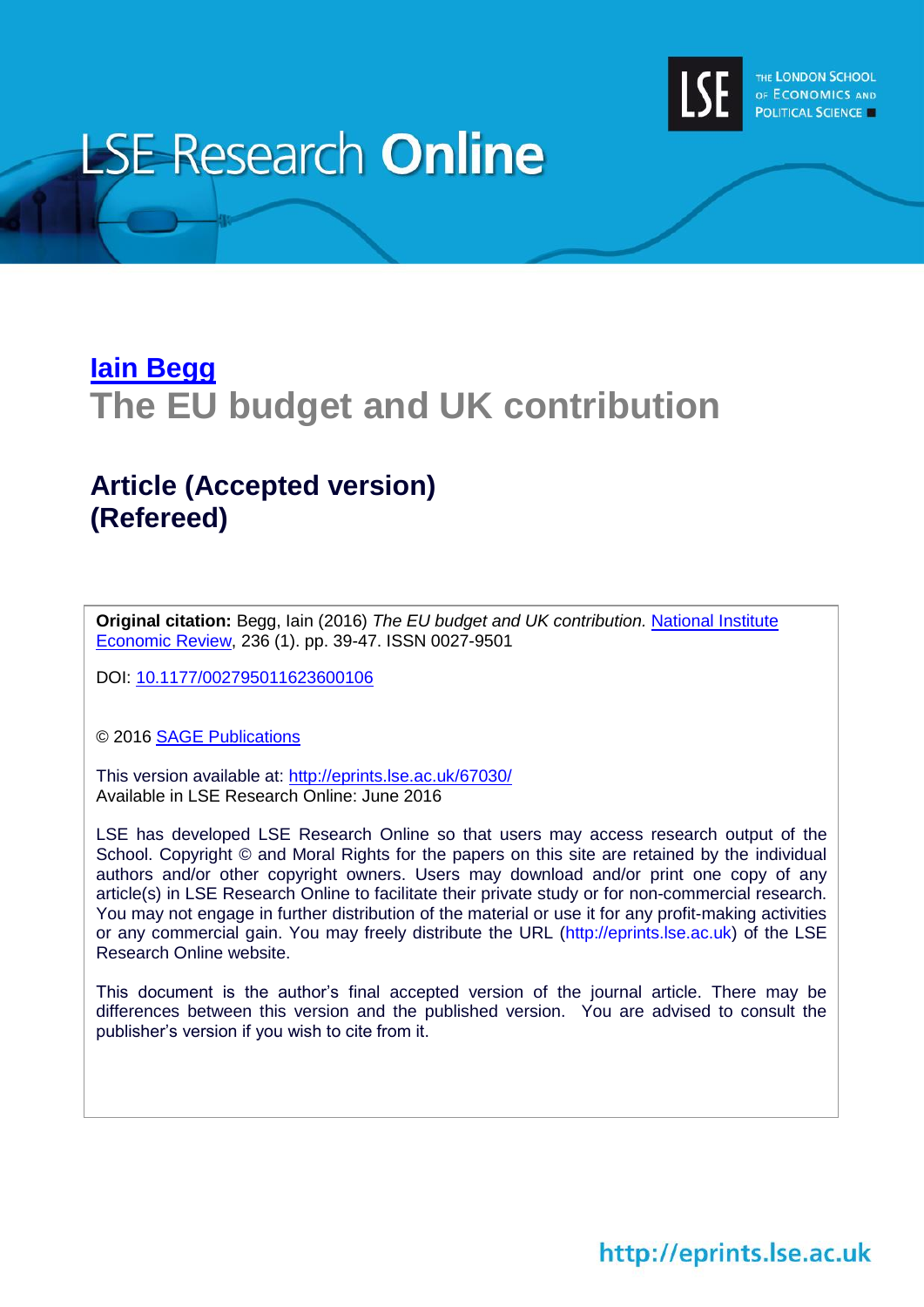# The EU budget and UK contribution

#### Iain Begg, European Institute, London School of Economics and Political Science

The European Union budget is small and fulfils only a limited range of functions, yet it provokes regular disputes among the member states and institutions of the Union. This paper describes the structure of the budget and shows that standard theories, such as fiscal federalism, are not wellsuited to analysing how the EU budget operates or the political economy behind it. The paper then looks at how much the UK contributes towards the EU budget and explains why some of the claims made about it in the public discourse are inaccurate.

Keywords: European Union budget; fiscal federalism; UK referendum on EU; EU cohesion policy; common agricultural policy; own resources

#### JEL Classifications: F55, H11, H61

One of the most consistently contentious aspects of the European Union is its budget. This is a puzzle, not least because the budget accounts for barely 2 percentage points of aggregate public expenditure by all levels of government. The issues that cause friction turn on fractions of a percentage point of the GDP of Member States and would probably generate far less acrimony if they arose inside a country. Disputes centre on the size of the budget, the net contributions or receipts of different Member States, the composition of spending and the manner in which the budget is funded. During the 1980s, there was intense conflict between the EU institutions over who should have the final say on the budget (Laffan, 1997). Although the significant reforms in 1988 saw a diminution in these conflicts, they have not gone away.

Since 1988, limited changes in the presentation and composition of the budget have been undertaken. The total budget expenditure has been around one percent of EU GDP on average, reflecting the fact that that for the principal net contributors (notably Germany and the UK) keeping the budget low has been a priority. Since it has to be agreed by unanimity among the Member States, they have been able to achieve this aim. Within this total, around three-quarters of the spending has been devoted to two principal policy areas: Cohesion Policy, targeted at economic, social and (more recently) territorial development; and support for agriculture and rural development. All other headings of the budget have had to compete for the remaining quarter. Over these three decades, the main change in the budget has been for the share of Cohesion Policy to rise, while that of agriculture has fallen (figure 1).

The EU budget also elicits regular hostile comment. It fails, year after year, to obtain a statement of assurance from the European Court of Auditors that the money had been properly spent, an outcome that is mainly the result of errors in conforming to the complex rules governing spending, rather than overt fraud. Brussels 'fat cats' are frequently castigated for their extravagance, high pay and perks, even though the administrative share of the budget was around 6% in 2015, and much of that is to pay for the costs of translation and interpretation.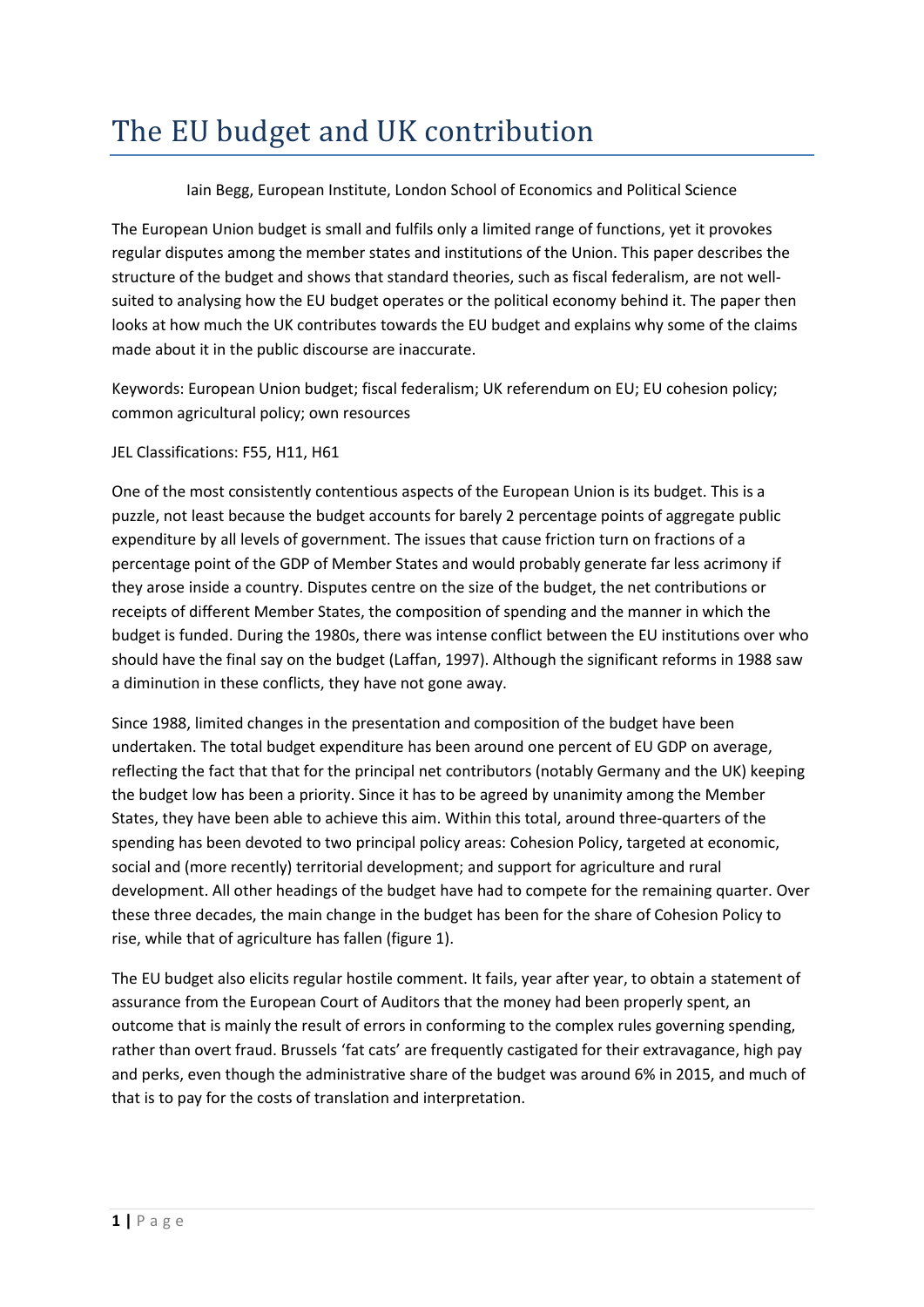**Figure 1, Shares of the EU budget, 1988-2014**



Source: EU Financial Reports, 2008, 2009, 2010, 2011, 2012, 2013, 2014

Since the budget was recast in 1988, there have been substantial changes in the EU itself. The euro has been introduced and there have been four enlargements of the EU's membership (in 1995, 2004, 2007 and 2014), taking the number of Member States from twelve to twenty-eight, greatly increasing the disparities in GDP per head within the EU. As Buti and Nava (2009: 478) note, 'the weight of the past both in terms of expenditure, revenues and budgetary procedure has tended to prevail, leading over time to an increasingly suboptimal distribution of tasks between the EU and the national level'. Time after time, political constraints have inhibited reform (Heinemann et al. 2010).

Although successive UK governments have grumbled about the costs of the EU budget, it did not feature in the 'renegotiation'. However, it is one of the higher profile issues around the Brexit debate, with claims and counter-claims about how much the UK 'sends to Brussels', and frequent assertions about how the same money could be better used at home, whether for flood defences, hospital building, recruitment of more nurses or other preferred options of critics. A reason for this is that there are many ways of presenting key measures, such as how much it costs or who gains from it, allowing protagonists on different sides of the debate to seize on particular indicators to support their case. Often, however, an opposite case can be constructed just as convincingly by using a different mix of figures, leading to confusion about the true position.

The aim of this paper is to explain the rationale for, and purpose of, the EU budget and to convert some of the heat in the debate on it into light. It looks in particular at the various interpretations of the cost to the UK. The next section considers how the budget fits into the wider framework of public finance in the EU, notably through the lens of fiscal federalism. The following section focuses on the UK and some of the contentious issue that the budget evokes, then conclusions complete the paper.

# **The EU budget in the public finance framework**

Many standard theories, whether rooted in public economics, political science or European integration studies, struggle to offer a convincing story about the development of the budget or how it might be expected to evolve. In the standard 'Musgravian' schema, a distinction is made between the stabilisation, allocation and redistribution functions of public finances (Musgrave, 1959). Where there are multiple tiers of government, fiscal federalism offers a potential framework for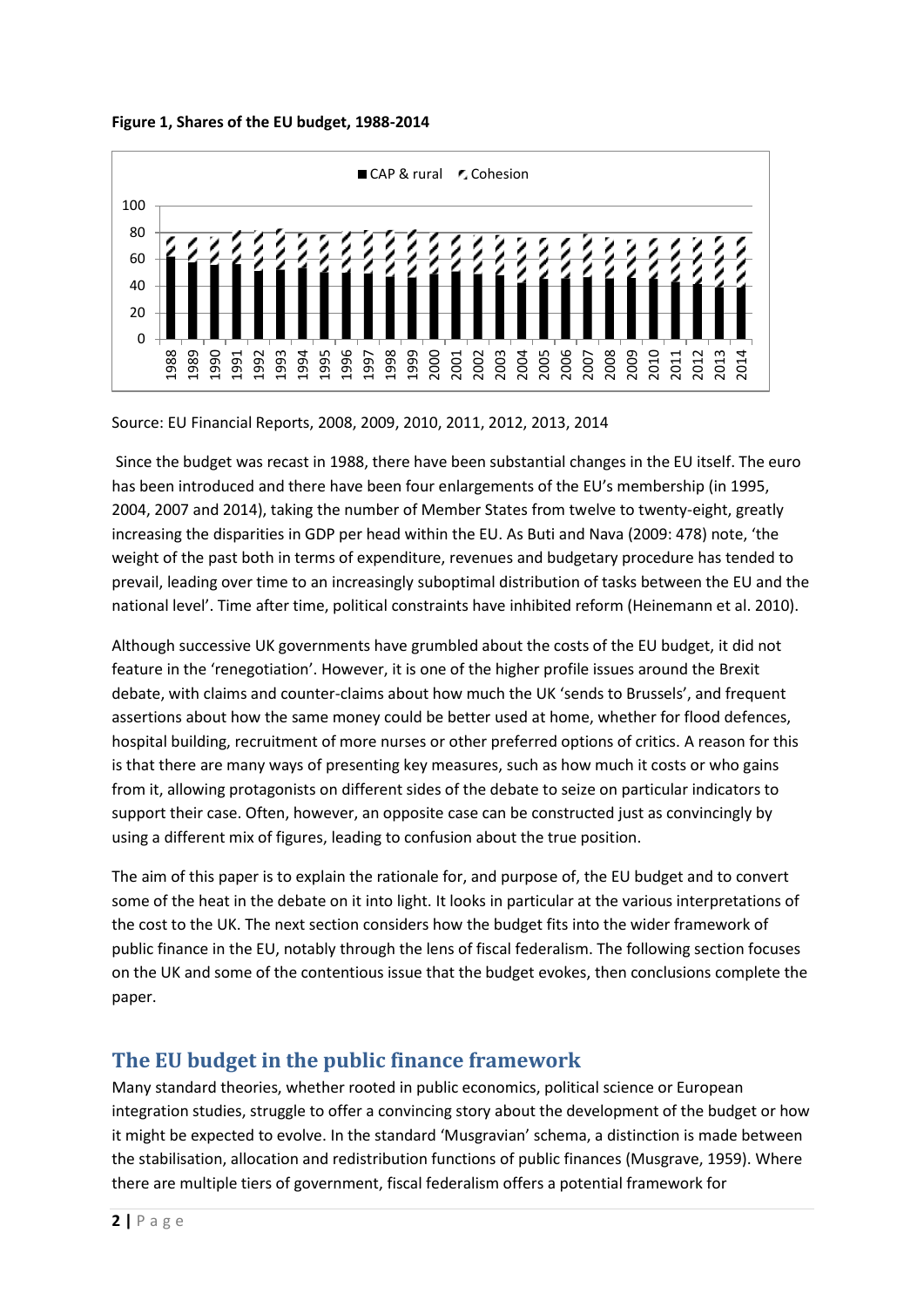determining which tier should be primarily responsible for undertaking each function. Substantial cross-border externalities or opportunities for economies of scale or scope are usually adduced as reasons to assign budgetary competence to higher tiers, while diversity in preferences justify pushing competence downwards.

However, when confronted with the current EU budget, the theory falls at the first hurdle because the presumption is that the centre – even in a substantially devolved polity such as Switzerland (McKay, 2001) – has revenues and functions that it is logical to assign to it. Quite simply, the EU budget does not provide the mix of public goods normally associated with the highest tier of government or consistent with tests of subsidiarity such as that developed by Ecorys (2008).

Although there was a limited attempt to accelerate some EU spending as part of the fiscal stimulus package launched by the G20 in 2009, the scope for using the EU budget for macroeconomic stabilisation purposes is negligible. By Article 310 on the Treaty of the Functioning of the European Union (TFEU) It is required to balance the budget each year, precluding the operation of automatic stabilisers, and because the budget is small, cannot really make a visible macroeconomic impact. In a study published some forty years ago, MacDougall (1977) set out the magnitudes that would be needed to fulfil different functions in this regard, suggesting that for an economic and monetary union, it should be 5-7% of GDP to be able to contribute to macroeconomic stabilisation. Having been stuck at around just one percentage point of GDP since 1988 and with hawk-eyed negotiators from the net contributor countries able to block any proposals to increase this amount, a stabilisation function can be excluded for the foreseeable future. There have been calls as part of the reform of Eurozone economic governance for some additional fiscal capacity, but these lack sufficient report and did not feature in the *Five Presidents' Report*, the most recent blueprint for completing EMU (Juncker et al., 2015).

# **Allocation or redistribution: an unresolved mystery?**

This leaves allocation and redistribution, yet the rationale for having an EU budget can be hard to discern. There clearly has to be provision for the administrative costs of running the EU, including the various institutions of governance that have been put in place over the years. There are also spending programmes that reflect treaty obligations, although their size and scope are not dictated by the treaty. Thus, the Common Agriculture Policy (CAP) is provided for in Part 3, Title III of the TFEU, with Article 40 stating that 'to attain its objectives, one or more agricultural guidance and guarantee funds may be set up'. Title XVIII, similarly, covers Cohesion Policy, with Article 175 referring to the various Structural Funds and the 'financial instruments' – code for loans, notably from the European Investment Bank – to be used to attain cohesion objectives.

The stated objectives behind the CAP and Cohesion Policy are a mix of allocation and redistribution. Five objectives are set out for the CAP: raising productivity in the sector; boosting the income of farmers; stabilising markets; assuring food supply; and ensuring that consumers are supplied at reasonable prices. The Treaty states in Article 176= that the purpose of the European Regional Development Fund is to 'redress the main regional imbalances'. In its most recent iteration, as described in the 6<sup>th</sup> Cohesion Report (Commission, 2014: xxi), Cohesion Policy has been 'refocused on delivering an investment policy'. This extends the approach, already apparent in the 2007-13 planning period of associating the policy with the EU's overarching growth strategy, now embodied in the Europe 2020 strategy (previously, the Lisbon strategy).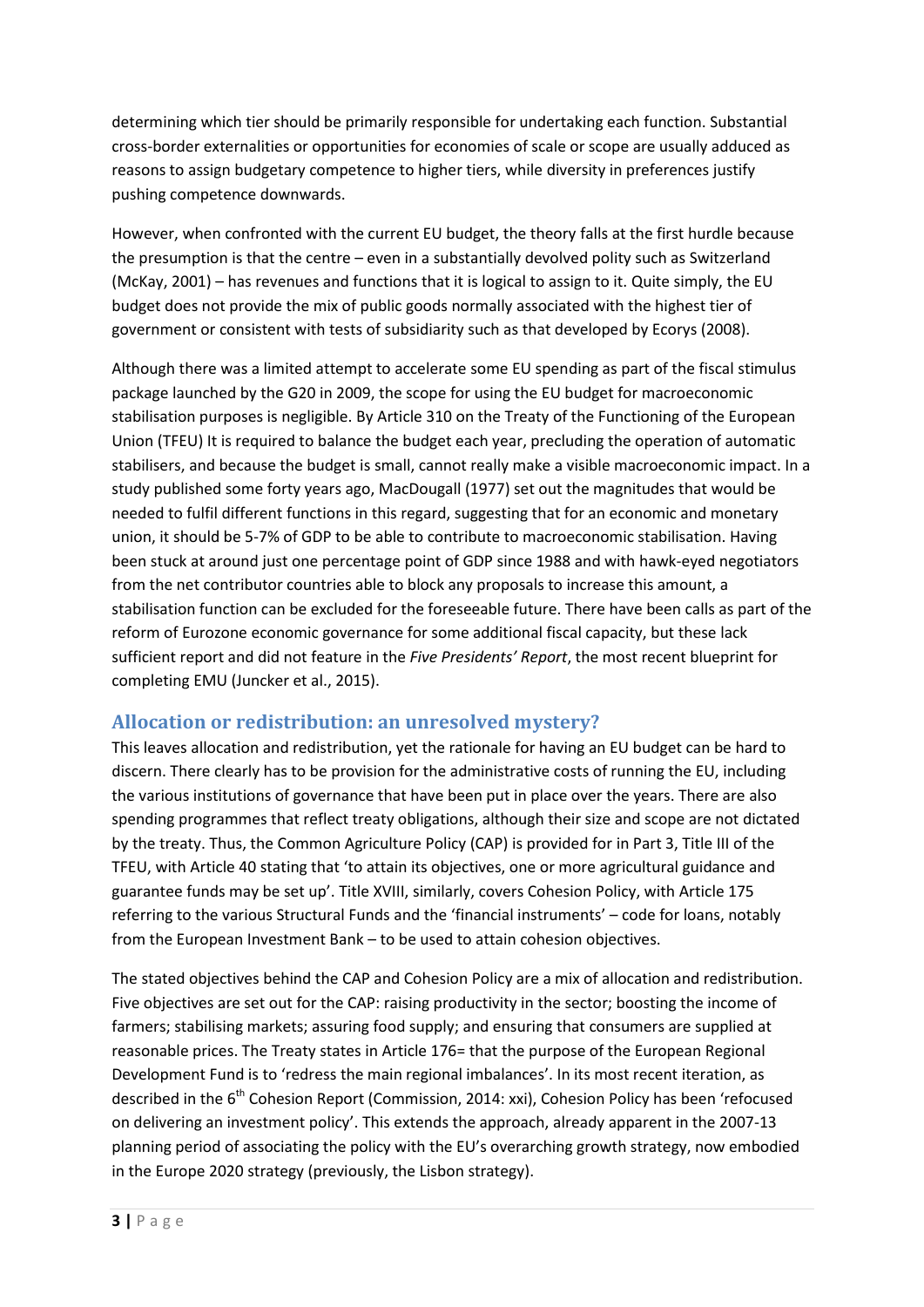In principle, the productivity, market structuring and food security elements of the CAP, as well as the investment orientation of Cohesion Policy, are allocative objectives. Yet many commentators on the EU budget take the view that these policies are redistributive – Tabellini (2003: 93) puts it succinctly: 'currently the EU budget is mainly devoted to finance the redistributive programs of the EU'. There has also long been a view that these policies are side-payments designed to buy the acquiescence of beneficiaries to market integration.

Tabellini (2003: 89) justifies his stance by asserting that Cohesion Policy seeks 'not to increase economic efficiency, but to redistribute the benefits of integration among countries. Two redistributive purposes were prominent: to provide side payments so as to facilitate compromise in bargaining situations, and to achieve some redistribution from rich to poor countries or regions'. He also questions why the basis for this redistribution should be regional, rather than to other potential targets, such as poor urban areas, suggesting the EU has little legitimacy to choose which citizens should benefit. He further argues that the thrust of recent reforms, by moving the CAP away from market distorting price support towards income support, undermines the rationale for it to be an EU level policy.

Several studies have sought to explain the distribution of EU spending among the Member States, typically focusing on variables such as voting power or relative prosperity. Unsurprisingly, given the unanimity needed to strike the septennial MFF deals, Akzoy (2010) finds that smaller countries, which are relatively over-represented in both the European Parliament and the Council, obtain higher shares of EU spending than would be predicted. De la Fuente et al. (2010: 222) argue that 'that conflict among member states over the distribution of net financial burdens has been allowed to condition the design of the entire European budget'.

## **EU revenue**

Most of the revenue that funds the EU budget comes from what are known as 'own resources' which are designated income flows that have been assigned for this purpose (Begg, 2011). What are known as 'traditional' own resources (ToR) consist predominantly of customs duties charged on imports from outside the EU, topped up by some additional levies on certain agricultural imports. Although ToR revenues 'belong' to the EU level, they are collected by Member States who are allowed to keep 25% of the proceeds as a collection fee. They are complemented by what are described in the EU's accounts as 'national contributions'. The latter comprise a share of the proceeds from each Member State's value-added tax (VAT) and an amount linked to the GNI of the country.

The VAT calculation is adjusted to take account of differences in the coverage of the tax - in the UK, for example, VAT is not charged on food and children's clothing. The principle behind the GNI resource is that each country should pay much the same proportion of its national income, although as explained below, there are then 'corrections' intended to adjust for inequities in the system.. Unlike most income tax systems in Member States, is not progressive in the sense of charging a higher rate to the better-off. That said, the bigger the country's GNI, the more it pays towards the EU. The legal basis for own resources is established every few years in an agreement known as the *Own Resources Decision* which is taken unanimously by the Council of Ministers, after consultation of the European Parliament. The fact that the Parliament is only consulted, in contrast to its codecision role in expenditure, means that the revenue raising is essentially an inter-governmental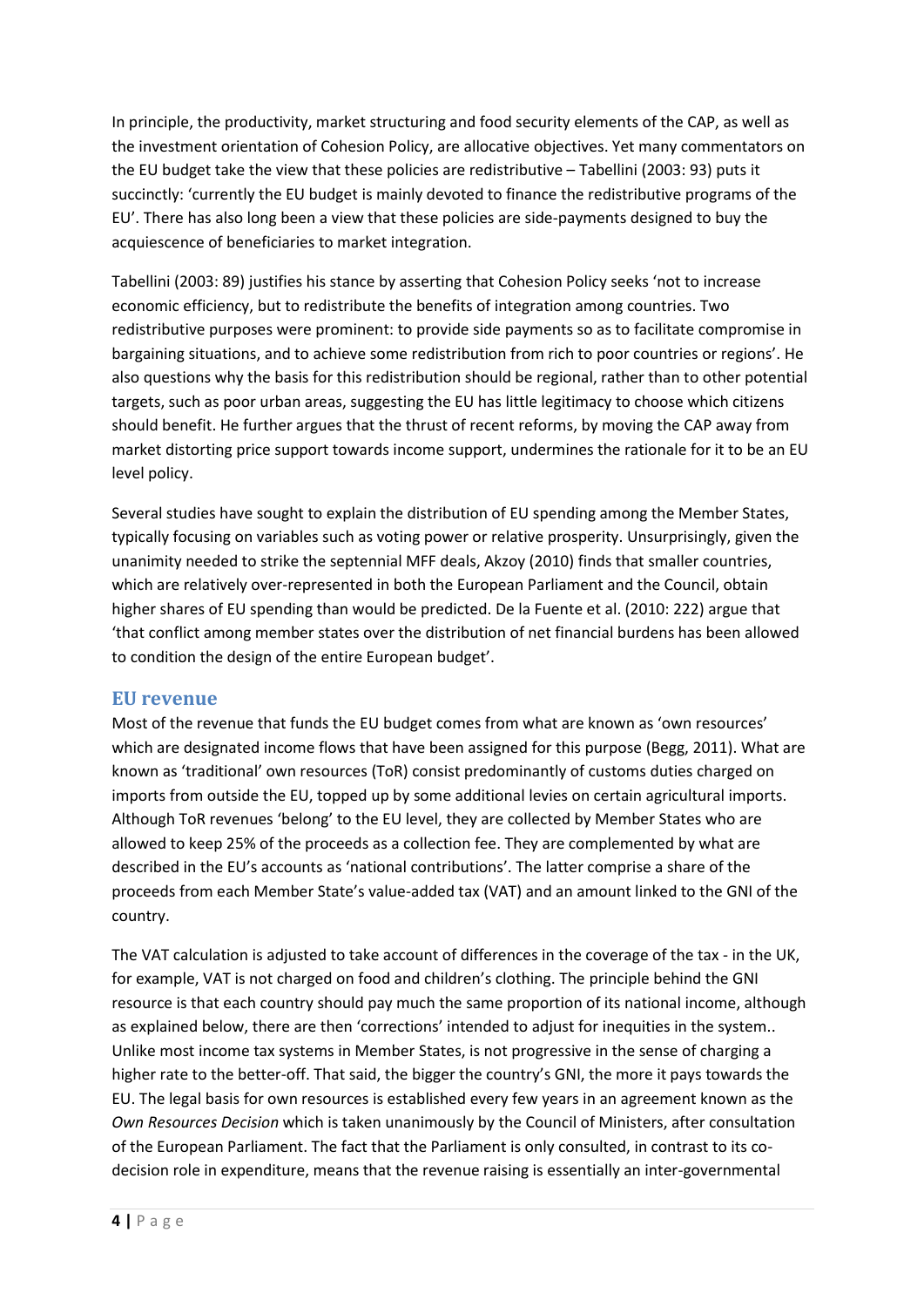deal. A small proportion of the EU's revenue comes from other sources, including the fines on companies, such as Microsoft, which have been found to have breached EU competition rules.

The yield from the ToR has declined over the years, largely as a result of customs duties being reduced through multilateral trade deals and other bilateral trade agreements between the EU and other countries. Similarly, what is known as the take-up rate for the VAT resource has been reduced. As a result the two national contributions, especially the GNI resource, have become the main component of the EU's revenue. In 2014, as figure 2 shows, the share of the GNI resource was over two-thirds.

In successive rounds of MFF negotiations, dating back to 1988, attempts have been made by the European Commission, usually with support from the European Parliament, to assign particular taxes to the EU. However, despite extensive efforts to identify and justify suitable new own resources, the Member States have consistently rejected these initiatives on the grounds that tax setting is a power reserved to them. In practice, the EU has only pretty limited powers in relation to harmonisation of value-added tax designed to prevent distortion of competition, but has little influence other indirect taxes and none on direct taxes.

The manner in which GNI figures are compiled can affect demands on individual countries. When the change is substantial, it can give rise to recalibration of amounts due in a way that becomes politically delicate. The definition of GNI is laid down in standards agreed periodically by the statistical offices of EU Member States in conjunction with Eurostat, the EU level authority, and encapsulated in the European System of Accounts (ESA). Given that the ESA is revised only every few years, methodological changes can introduce sizeable shifts in measured prosperity and mean that Member States' relative position within the EU, and thus the amount they are charged under the proportion of GNI principle, can shift noticeably.



# **Figure 2 EU revenue shares 2014**

# Source: EU Financial Report 2014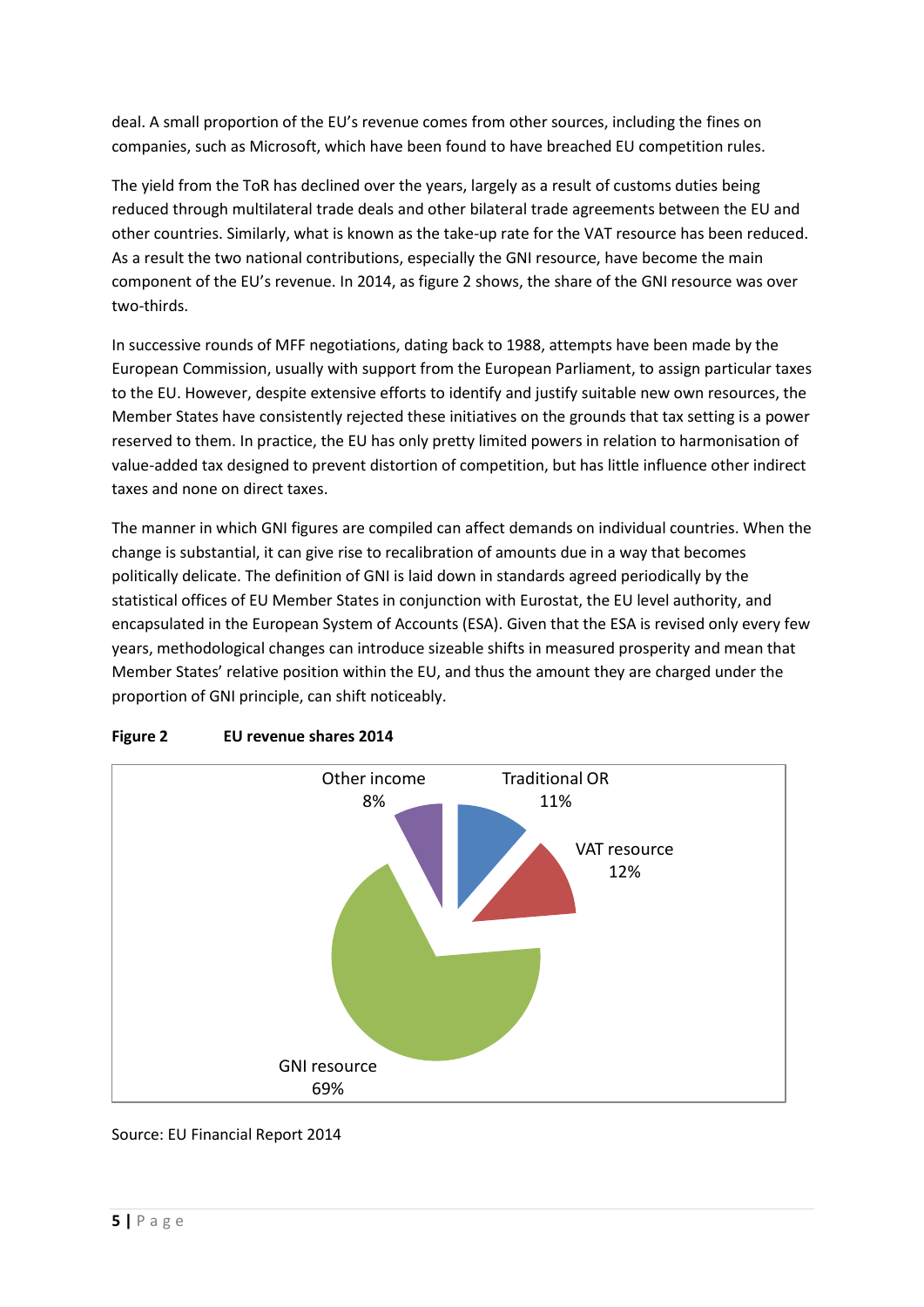Individual countries can also revise their procedures for calculating national accounts from time to time, also potentially resulting in sudden jumps in the levels of GNI or GDP. A famous incident was in the 1980s when Italy developed a new approach to measuring its hidden economy, resulting in a big overnight increase in Italian GDP, taking it above that of the UK. At the time, it was described as *'il sorpasso'* – the overtaking – eliciting the acerbic comment from Margaret Thatcher that she was unconcerned because it meant that Italy would have to pay more towards the EU budget.

There are three principal conflicts on revenue side of the budget: over its size; over the mix of revenue streams used to fund it; and over the net fiscal burdens on individual Member States. Because national contributions dominate, the decisions on who should pay for Europe are a byproduct of national accommodations on taxation. As a consequence, the median tax-payer in one Member State may differ substantially from counterparts in another, such that there is no easy connection between the individual tax-payer and the spending authority. Indeed, it could be argued that the tax-payer in the EU context is the Member State with the result that accountability to taxpayers is oblique.

One of the explanations for the sharp focus on net budgetary positions in the political economy of the EU budget, according to Kauppi and Widgrén (2009), is that the Member States dominate the decision-making process. Because they tend to be more interested in securing the most favourable net position than on ensuring that what the EU spends money on is in the common interest, games are played which result in outcomes which pay little heed to what conceptual models of a multitiered public finances suggest *ought* to be spent at EU level. Moreover, the unanimity rule for agreeing the budget among the Member States and the implied veto wielded by even the smallest, very much favours the status quo.

# **The UK contribution**

In principle, the amounts paid into the EU's finances from each Member State should be very similar as a proportion of gross national income. Since roughly one percent of EU GNI is required to pay for the various EU spending programmes, the starting assumption would be that the imposition on each Member State should also be one percent of GNI. In published tables this amount is presented as the 'gross contribution', a hypothetical amount of what they should pay if they were to contribute pro rata to the EU's income.

However, for a variety of reasons, this is not necessarily what they actually pay – and thus what their national treasuries have to transfer to Brussels. The most important reason is that the UK 'rebate' agreed in 1984 to placate Margaret Thatcher's demand 'I want my money back' means that the gross contribution of all twenty-eight Member States is adjusted. That of the UK is reduced and that of the other twenty-seven is increased, to pay for the UK cut.

But that is not the end of the story because, since the rebate was first agreed, Germany (which, in the mid-1980s, was the only other country that paid more in to the budget than it received from it) has only had to pay a fraction of its hypothetical share towards it. Certain other countries have also since had their contributions towards the UK rebate cut because they too had become substantial net contributors to the EU budget. This 'rebate on the rebate' means that the remaining countries –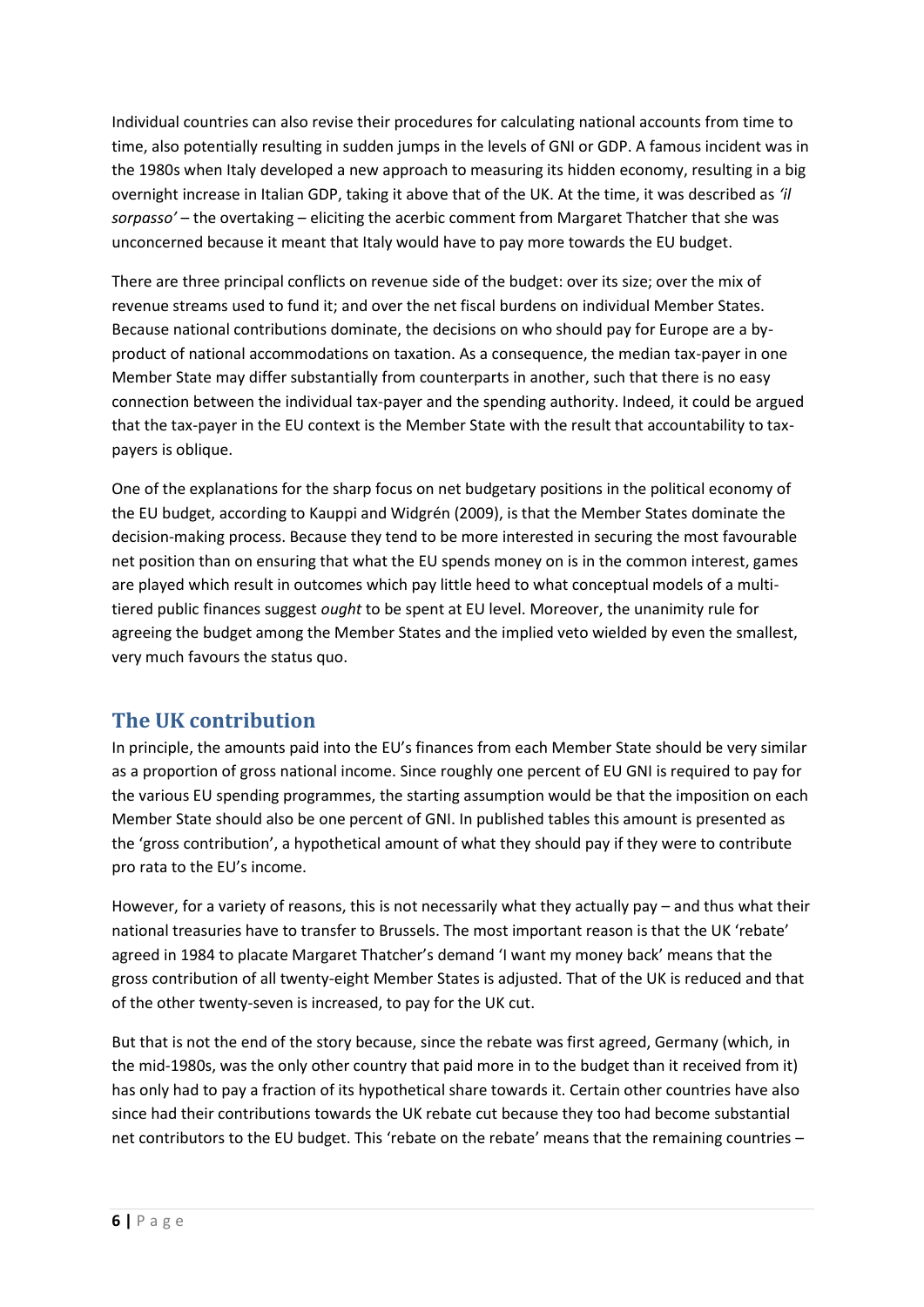including France where grumbling about *le cheque britannique* rivals UK antagonism to the CAP – have to pay proportionally more.

As originally designed in 1984, the UK rebate is calculated by, first, comparing the ex-ante amount the UK is expected to pay into the budget and the EU public spending in the UK. Two thirds of the difference is then deducted from what the UK would otherwise pay and is deducted from the gross payment in the following year. A concession made in 2005, when the UK was negotiating the 2007- 13 MFF, meant that additional Cohesion Policy spending going to the countries of central and eastern Europe was excluded from the rebate calculations, resulting in a lower proportional rebate than previously.

As figure 3 shows, since 1973, the UK has always paid less than Germany, which would be expected since Germany is a larger economy, but since the rebate was introduced in 1985, has also consistently paid less than France – a similar sized economy – usually by quite a large margin. Moreover, despite the stagnation of the Italian economy since the 1990s (it is the same size today as it was in 1999 and *il sorpasso* has long since been undone), Italy has more often than not paid more into the EU budget than the UK, especially since 2000.





Source: EU Financial Reports, 2008, 2009, 2010, 2011, 2012, 2013, 2014

As a result of reforms to some EU programmes, notably the CAP, countries like the Netherlands switched over the years from being net beneficiaries from the EU budget to net contributors, to such a degree that they too demanded their money back, They, along with the Austria, Sweden and (most recently) Denmark were accorded other sorts of 'correction', with the result that (along with the UK and Germany) several of the richer Member States have their *ex-ante* contributions reduced.

# **How large is the UK contribution?**

As one of the largest economies in the EU it is no surprise that the UK is one of the countries asked to pay most towards the EU budget, and the cost of this to the British tax-payer is manifestly one of the contentious issues around UK membership of the EU. The contribution can be measured in a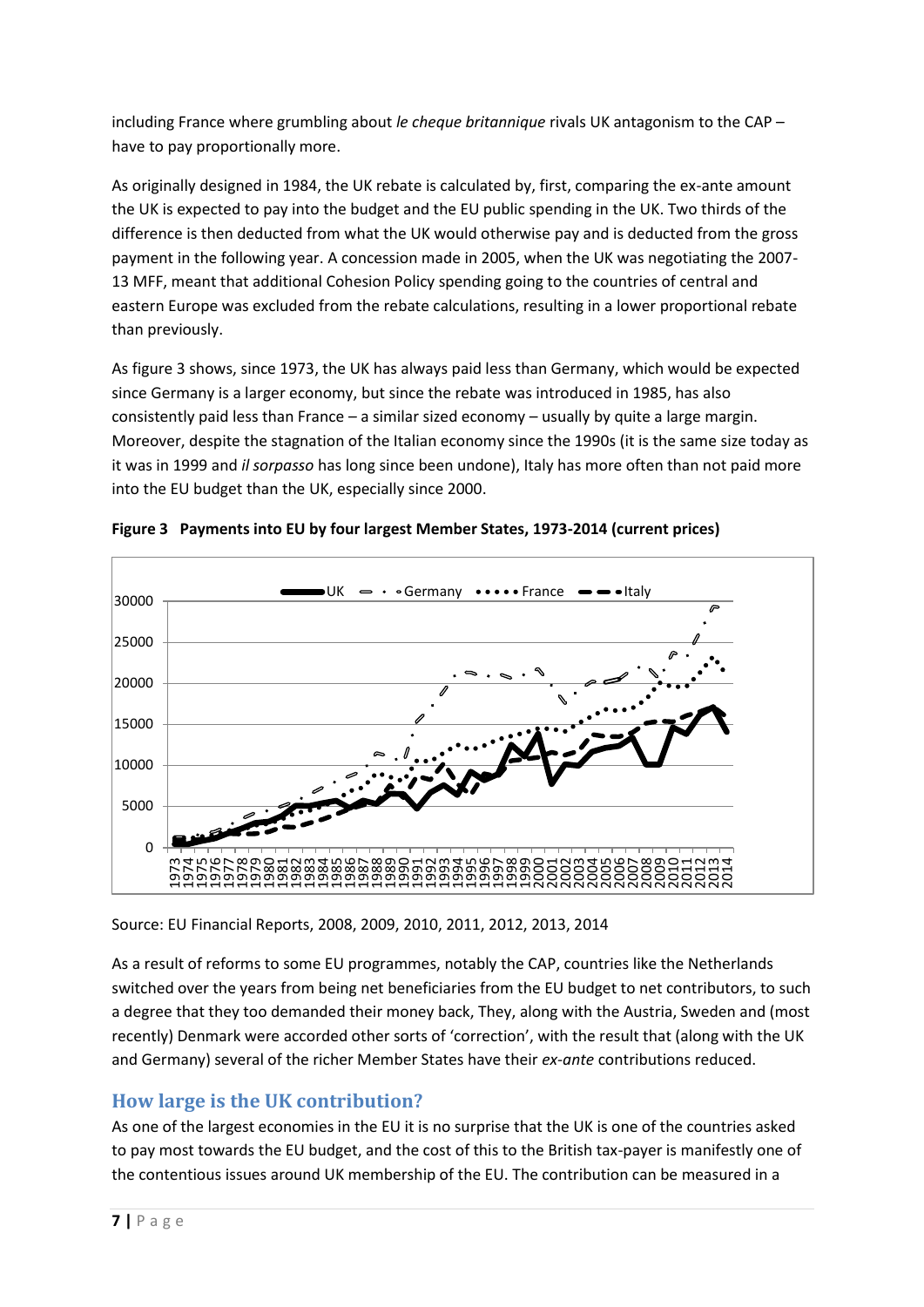number of different ways, potentially adding to the confusion. As explained above, one possible measure is the hypothetical gross contribution based on requiring each Member State to pay in proportion to its prosperity, as measured by gross national income. However, because of the UK's rebate and the various other corrections what might be called the *actual* contributions differ from these *ex-ante* gross contributions. To reiterate, the money that national treasuries are obliged to send to Brussels every month is derived from these post-correction actual contributions.

A third concept is the net contribution which is a measure of the difference between what a country pays-in and what it receives from EU spending programmes, especially the CAP and Cohesion Policy. Because the UK has a relatively small farming sector and few regions eligible for the most intensive levels of regional development support, the UK's share of EU spending has always been small as a proportion of GNI, explaining why the UK has always been a net contributor to the EU budget.

In what follows, the data presented refer only to the *actual* payments the UK makes to the EU budget, in other words the debits that would show on the Treasury's bank account if we could examine them. As recently confirmed to the author by both the UK Treasury and the Directorate-General for the Budget of the European Commission, this is the correct figure for what the UK pays and is always below the hypothetical gross contribution by the amount of the rebate. Figure 4 shows that the actual payments towards the own resources of the EU by each Member State in 2014 ranged from 0.65% of GNI for the UK to 1.3% for Belgium.





## Source: EU Financial Reports, 2014

It is easy to be misled because of the way EU budget data are presented in official documents. Thus, in its annual publication on the UK's national accounts (the 'Blue Book'), the Office for National Statistics (ONS) separates credits from debits. Rather quaintly, the relevant table refers to the Fontainebleau adjustment – shown in the publications as data series FKKL – derived from the fact that the rebate was agreed in that town in 1984. Separate entries in the table show the amounts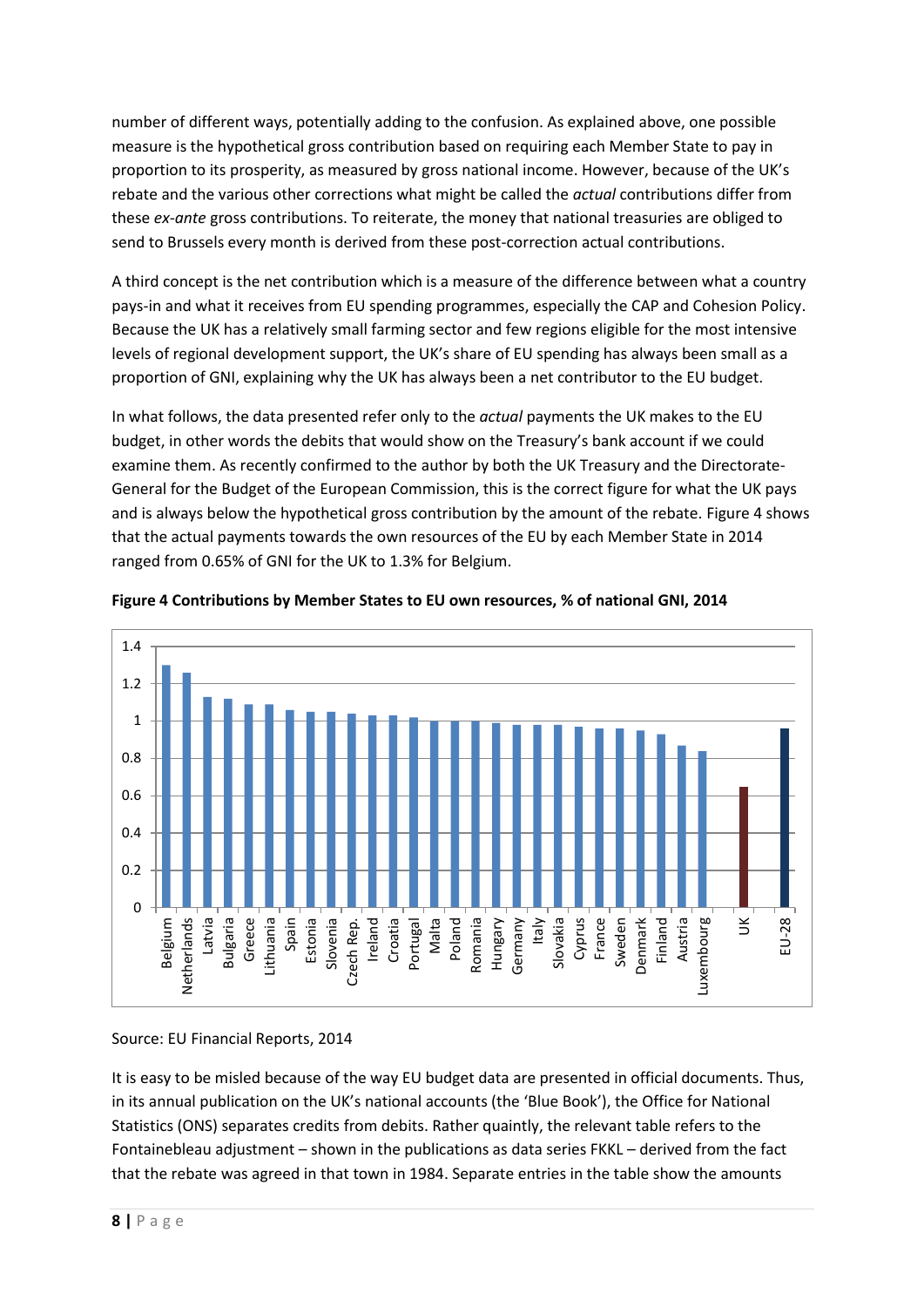due under each of the EU own resources in each year, summing up to a figure for 'total identified UK uses' (data series GCSM).

The Treasury, in its regular reports on European Union Finances, always publishes a table showing the notional gross contribution, the rebate, the public sector receipts and the net contribution. Yet another complication is that the UK fiscal year runs from April to April, whereas the EU fiscal year (and that of most countries) is calendar years. This means that any budget presented by the Chancellor cuts across two EU fiscal years. Table 1, reproduced from the most recent Treasury report, published in December 2015, shows these data (HM Treasury, 2015).

These Treasury figures are close to, but not identical to, the series published by the ONS. It is also important to note that the 'public sector receipts', which are deducted to arrive at the net contribution, do not include other EU spending in the UK which goes directly to the private sector. This excludes, for example, grants from the EU to companies or the income going directly to UK Universities to fund research. This, too, can cause confusion.

|                                                                                                                                                                                                                                                                                                                                                                                                                                                                                                                                                                                                              |                 |                 |                 |                 |                 |                 | E million                                        |
|--------------------------------------------------------------------------------------------------------------------------------------------------------------------------------------------------------------------------------------------------------------------------------------------------------------------------------------------------------------------------------------------------------------------------------------------------------------------------------------------------------------------------------------------------------------------------------------------------------------|-----------------|-----------------|-----------------|-----------------|-----------------|-----------------|--------------------------------------------------|
|                                                                                                                                                                                                                                                                                                                                                                                                                                                                                                                                                                                                              | 2009<br>Outturn | 2010<br>Outturn | 2011<br>Outturn | 2012<br>Outturn | 2013<br>Outturn | 2014<br>Outturn | 2015<br><b>Estimated</b><br>Outturn <sup>1</sup> |
| Gross<br>Payments <sup>2</sup>                                                                                                                                                                                                                                                                                                                                                                                                                                                                                                                                                                               | 14,129          | 15,197          | 15,357          | 15,746          | 18,135          | 18,777          | 17,779                                           |
| Less: UK rebate                                                                                                                                                                                                                                                                                                                                                                                                                                                                                                                                                                                              | $-5.392$        | $-3.047$        | $-3,143$        | $-3.110$        | $-3.674$        | $-4.416$        | $-4,861$                                         |
| Less: Public<br>sector receipts                                                                                                                                                                                                                                                                                                                                                                                                                                                                                                                                                                              | $-4,401$        | $-4.768$        | $-4.132$        | $-4.169$        | $-3.996$        | $-4.576$        | $-4,445$                                         |
| <b>Net</b><br>contributions<br>to EU Budget <sup>3</sup>                                                                                                                                                                                                                                                                                                                                                                                                                                                                                                                                                     | 4,336           | 7,382           | 8,082           | 8,467           | 10,465          | 9,785           | 8,473                                            |
| <sup>1</sup> The figures for 2015 are based on the Office for Budget Responsibility Forecast Supplementary Table (2.24) and converted to sterling. It has been<br>adjusted to take into account the late adoption of amending budget 8 to the 2015 annual budget. Those for earlier years are outturns.<br><sup>2</sup> Gross payment figures include TOR payments at 75 per cent. The remaining 25 per cent is retained by the UK to cover the costs of administering<br>collection on behalf of the EU.<br><sup>3</sup> Due to rounding, totals may not exactly correspond to the sum of individual items. |                 |                 |                 |                 |                 |                 |                                                  |
| Source: Office for Budget Responsibility and HM Treasury                                                                                                                                                                                                                                                                                                                                                                                                                                                                                                                                                     |                 |                 |                 |                 |                 |                 |                                                  |

#### **Table 1 UK Treasury figures on the UK contributions to the EU budget**

#### Source: HM Treasury (2015)

As the Treasury report explains it [paragraph 3.6], the majority of the public sector receipts 'will either be paid to, or used in support of, the private sector but are channelled through government departments or agencies'. The report goes on to explain [paragraph 3.7] that 'the EU makes some payments directly to the private sector, for example to carry out research activities. These payments do not appear in the public sector's accounts. It is estimated that in 2013, these receipts were worth £1.4 billion'.

The upshot is that while there are firm figures from UK statistical sources for the public sector's transactions with the EU, there is only an estimate for the additional flow of cash from the EU budget to the UK. A figure for this wider definition of the net contribution can be constructed from the data compiled by European Commission, showing that the UK net contribution is smaller, in general, than implied by the Treasury data. Based on the data from the Treasury table shown above,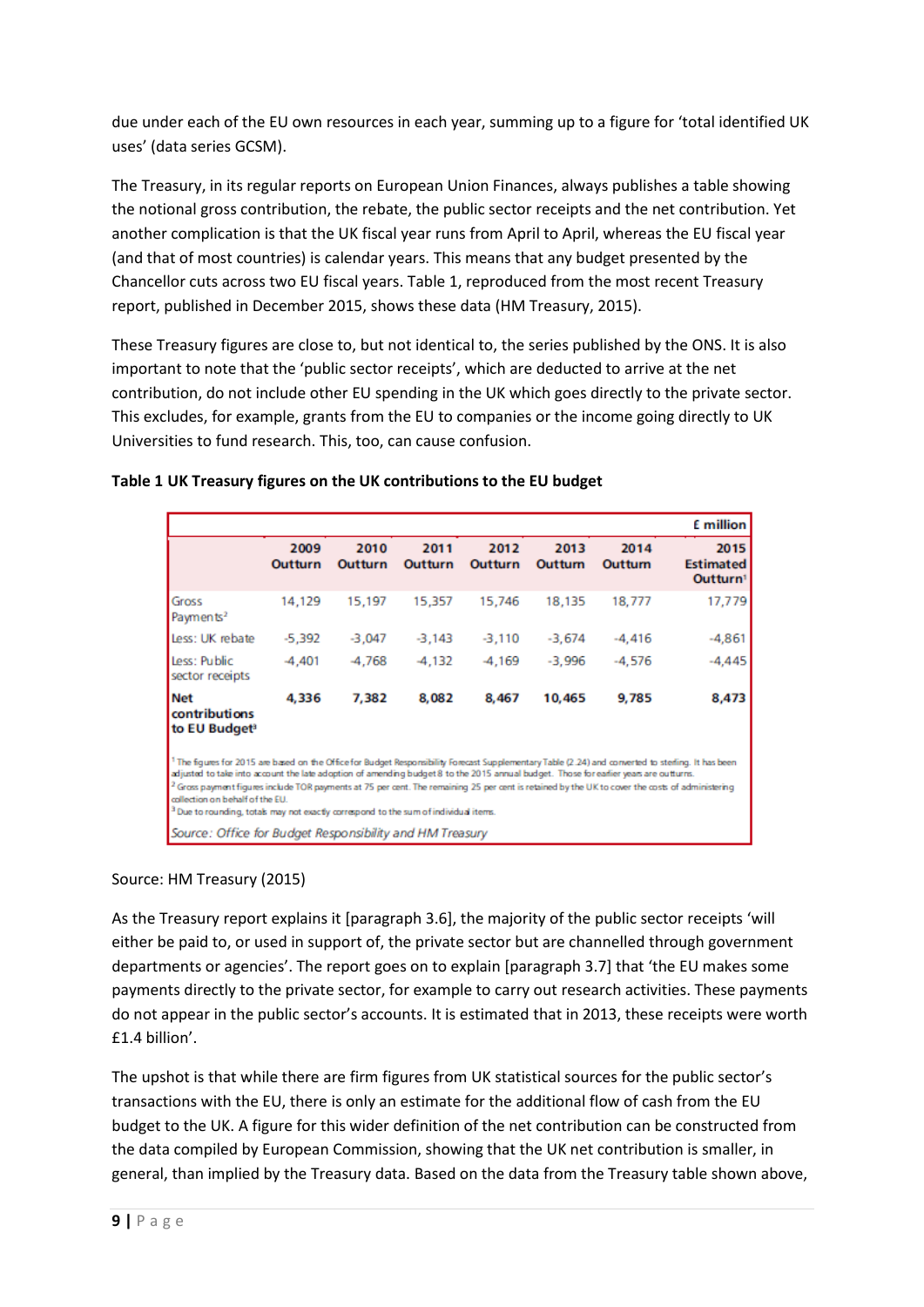the actual contribution in 2014 (often presented in the public debate as what the UK 'sends to Brussels') was £18,777 million *less* the rebate of £4,416 million; that is £14,361 million, equivalent to £276 million per week. The net contribution, taking account of the estimated £1.4 billion of 'Brussels' spending accruing directly to private agents is the Treasury figure of £9,785 million *less* £1,400 million; that is £8,385 million.

### **A €2 billion Euro demand**

An illustration of how the dry statistical methodology behind the GNI contribution can erupt into a political dispute arose in 2014 when the UK was confronted with a demand to pay an extra €2 billion euros into the EU budget. The explanation was obscure, but purely technical: some countries, notably Germany, had already adopted certain changes in the GNI methodology (reported colourfully, if not entirely accurately, as taking into account earnings from prostitution) while other had not, including the UK. Because the changes in question meant revisions going back a number of years, their effect was to raise the nominal level of UK GNI in each of these years, the UK became liable for a much larger amount than in previous such GNI adjustments. Part of the demand was for 2014, the rest a recalibration of what the UK should have paid in previous years.

Cue splenetic reactions from the Prime Minister: 'if people think I am paying that bill on 1 December, they have another think coming', though less so from the Treasury which almost certainly knew well in advance that the demand was in the pipeline and may, dare it be said, have neglected to brief ministers adequately. The issue provoked so much indignation in the UK that a compromise was found under which the UK would pay half in the current year and half in the subsequent fiscal year. In the end, despite veiled suggestions to the contrary from Ministers, the amount due was also halved, in line with the standard functioning of the UK rebate. David Cameron lived up to his promise to the extent that he paid later than December  $1<sup>st</sup>$  and the bill was not as high as the headlines signalled, but despite the rhetoric, pay he did.

# **UK contribution in perspective**

In assessing whether what the UK pays towards is fair and appropriate, there are many possible answers. Whether to use the actual payment to the EU or one of the net contribution figures depends largely on the purpose for which the ratio is being used. If the question is how much the EU costs each of us (on average) per year, week or day, it is arguably best to use the actual payment, since this is the total amount charged to UK tax-payers. Using the £14.7 billion ONS figure (rather than the marginally lower Treasury figure) and the estimated UK population of 64.35 million, the answer is that in 2014, the EU cost each of us £228.44, translating into £4.40 per week. The Treasury preference is, however, to use the public sector only version of the net contribution. This measures the flow of UK taxpayer money to recipients outside the UK, deducting public sector flows that return from the 'Brussels' to be distributed via the UK public sector, principally, again, for agricultural subsidies and cohesion policy.

If, instead, the focus of interest is the net flows from the perspective of the balance of payments, what should be measured is the difference between the amount paid by UK tax-payers and all the receipts from the EU. This is less readily measureable in UK budgetary accounts because a proportion of the receipts from EU programmes goes directly to recipients, rather than through UK public agencies. From a distributive perspective, it is also worth noting that UK recipients of money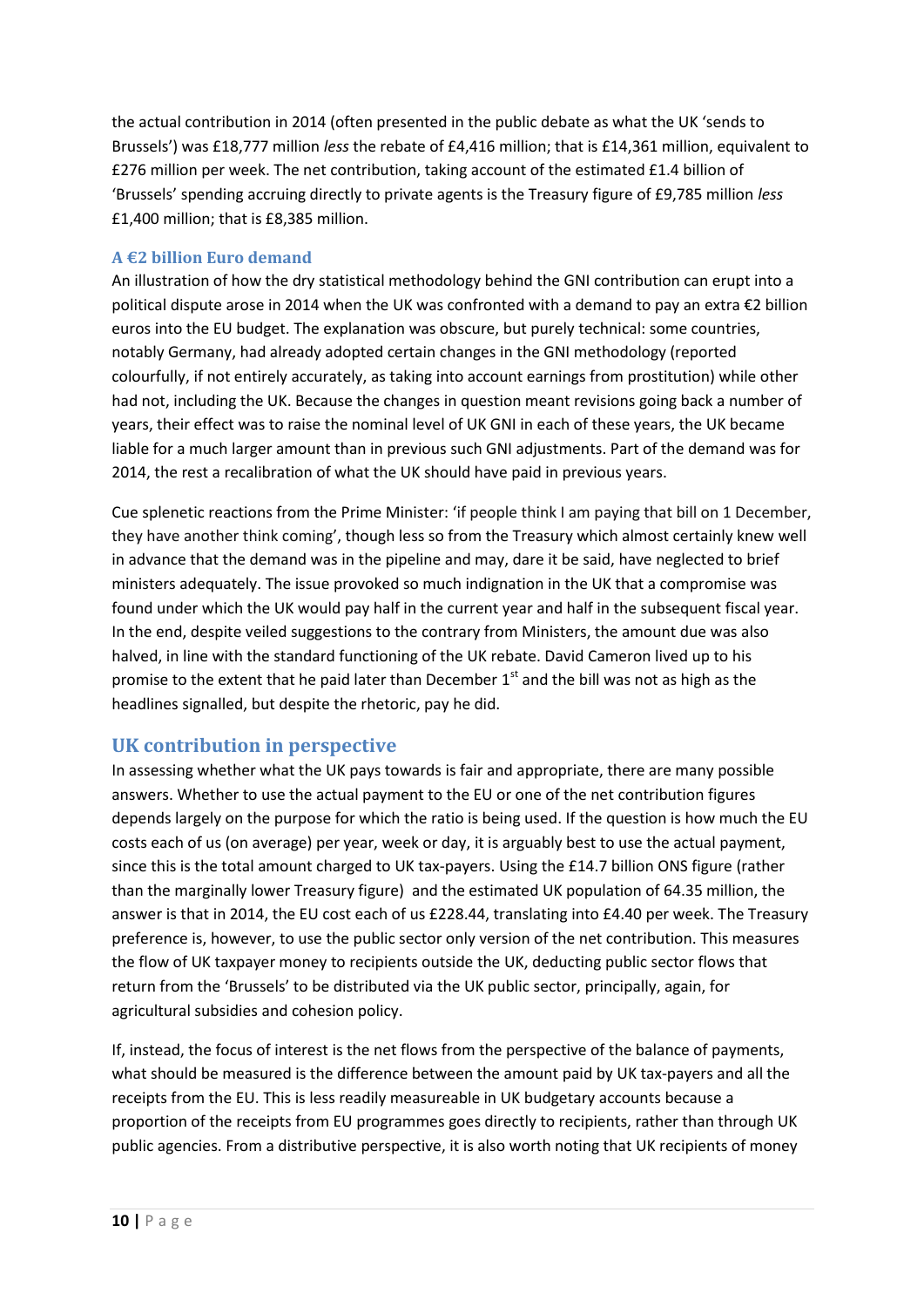from the EU budget are not median voters or tax-payers, but highly selective groups, such as farmers or people in areas benefitting from cohesion policy spending.

## **Half a trillion pounds?**

One of the more dramatic claims about the UK contribution to the EU budget, attracting headlines in several newspapers, is that since acceding to the EU in 1973, the cumulative amount exceeds half a trillion pounds. It is explained in a paper published by the *Vote Leave* campaign<sup>1</sup> which had calculated how much the UK had paid into the EU budget since joining in 1973, using the technique of inflating the cash payments from earlier years to 2014 prices, then aggregating the 43 years of payments. Thus, the UK paid £187 million to the EU in 1973, but between 1973 and 2014, prices in the UK rose nearly tenfold, so that at 2014 prices the 1973 payment is equivalent to £1.86 billion.

The problem with the *Vote Leave* calculation is that it overlooks the rebate. As explained above, the actual payment the UK makes always has the rebate deducted which means that the gross contribution data on which the headline figure is based greatly exaggerates what UK taxpayers have actually 'sent to Brussels'. In the paper, the GDP deflator published by the Office of National Statistics is used to inflate the UK contributions from earlier years. To arrive at an accurate figure, the same deflators have been used to calculate the value at 2014 prices of the rebates received in the thirty years from its introduction in 1985 up to 2014. These total £108.9 billion at 2014 prices and mean the figure quoted exaggerates the true figure by some 29%.

# **Concluding comments**

The EU budget cannot sensibly be compared with federal budgets in other polities, because it does not fulfil 'Musgravian' functions that are routinely assigned to the highest level of governance, making it hard to analyse using established concepts and theories (Begg, 2009). Equally, it is broader in scope than the budgets of other international organisations or agencies and is clearly more politicised. It is probably best thought of as a special purpose budget, intended to fund a number of specific expenditure programmes, but not to have a wider role in economic governance. Instead, its role is the largely political one of facilitating the give and take at European level, both in relation to objectives set out in the treaty (notably the two dominant spending programmes) and more implicitly on the extent of net fiscal transfers.

Given, the plethora of concepts and measures, it is little wonder in the debate around Brexit that many different interpretations can be put on the gross and net UK flows to and from the EU budget. It is alarmingly easy to present the same basic data as either an unreasonable burden or a comparatively trivial cost to the tax-payer which yields considerably greater benefits. There is nevertheless a tendency to mix up data that concern different issues. For example, the retort to the half a trillion pounds claim by *Vote Leave* from its rival, *Britain Stronger in Europe*, is that the average UK household is £3,000 per year better off through belonging to the EU. This may or may not be a well-founded statistic, but it is derived from an assessment that includes the effects of lower prices attributable to the more competitive business environment of the single market and various

**.** 1

[https://d3n8a8pro7vhmx.cloudfront.net/voteleave/pages/214/attachments/original/1451513263/VLBudgetN](https://d3n8a8pro7vhmx.cloudfront.net/voteleave/pages/214/attachments/original/1451513263/VLBudgetNote.pdf?1451513263) [ote.pdf?1451513263](https://d3n8a8pro7vhmx.cloudfront.net/voteleave/pages/214/attachments/original/1451513263/VLBudgetNote.pdf?1451513263)